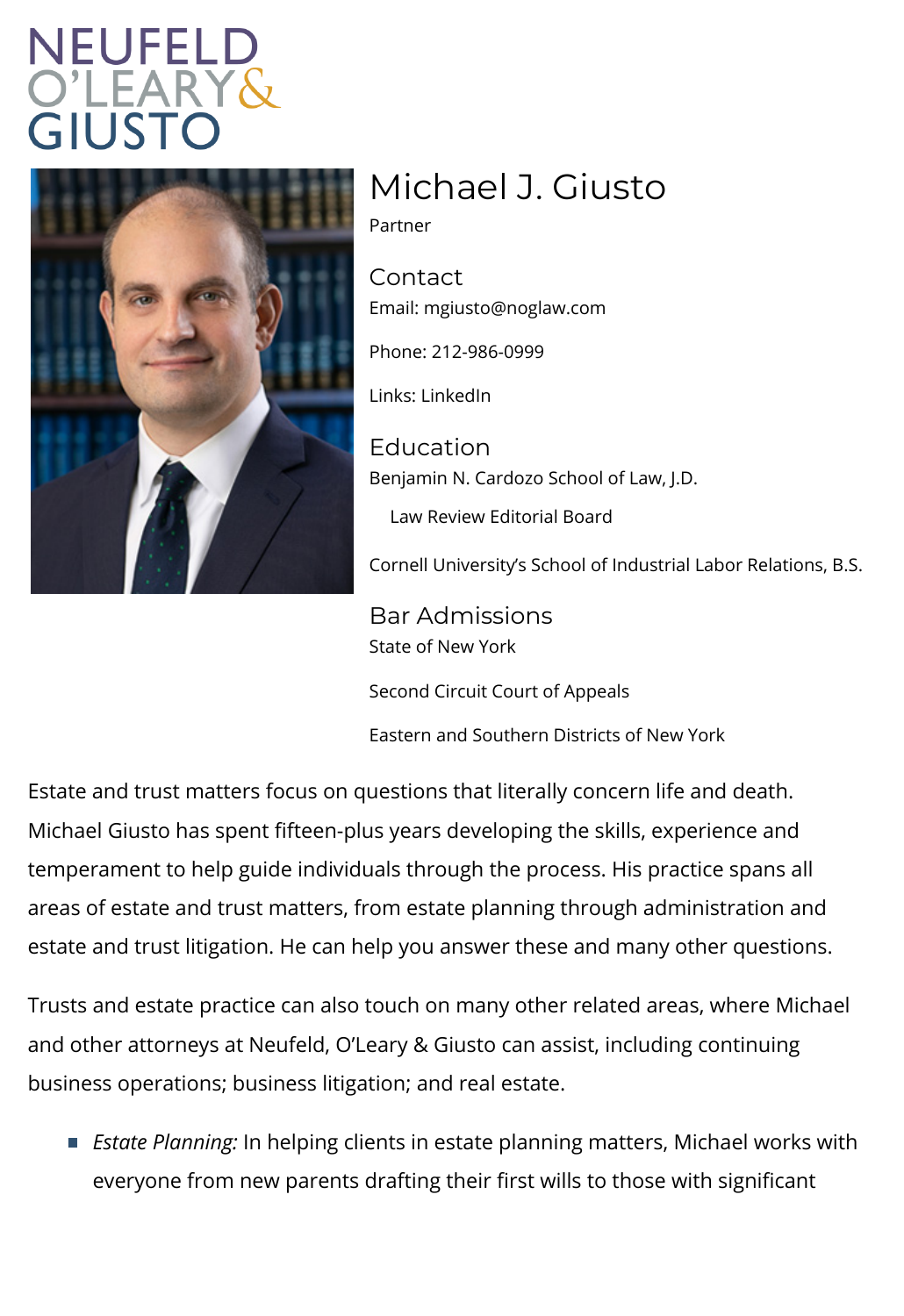assets. This work often involves collaborating with clients' other advisors, including accountants and financial professionals. Michael's estate planning focus covers asset protection, estate and income tax considerations, as well as helping clients ensure their assets pass to their intended beneficiaries.

- *Estate Administration:* Michael has represented estate representatives in a variety of matters, from obtaining letters of appointment, resolving creditor claims, overseeing business transitions, preparing necessary tax filings, resolving tax audit issues, and forming non-for-profit organizations. He has helped executors and trustees address such wide-ranging matters as transitioning a State liquor license to Trust ownership and overseeing business collections matters.
- *Estate Litigation:* Michael's knowledge of estate matters and litigation experience have enabled him to successfully represent both estate representatives and beneficiaries in Surrogate's Court litigation matters, including contested accounting proceedings, discovery proceedings, and will contests. He has also protected estate assets and revenue streams in litigation matters in the New York Supreme Court, arbitrations, and in other jurisdictions.

Michael's experience in general business litigation matters equips him to represent executors and trustees regardless of the nature of the Estate assets. He has represented estate clients, as well as other clients in sports law disputes, insurance coverage disputes, bankruptcy court adversary proceedings, conflicts between business partners and landlord/tenant matters throughout New York and in other jurisdictions, including Virginia and Arizona.

In recent years, Michael has been quoted by ESPN for his successful representation of the Estate of a prominent NFL agent, and has represented estate beneficiaries in proceedings reported in the New York Law Journal.

In addition to representing those in trusts and estates issues, he has litigated and arbitrated sports law matters including on behalf of professional NFL and MLB athletes challenging league discipline; and has assisted a commercial tenant to obtain and